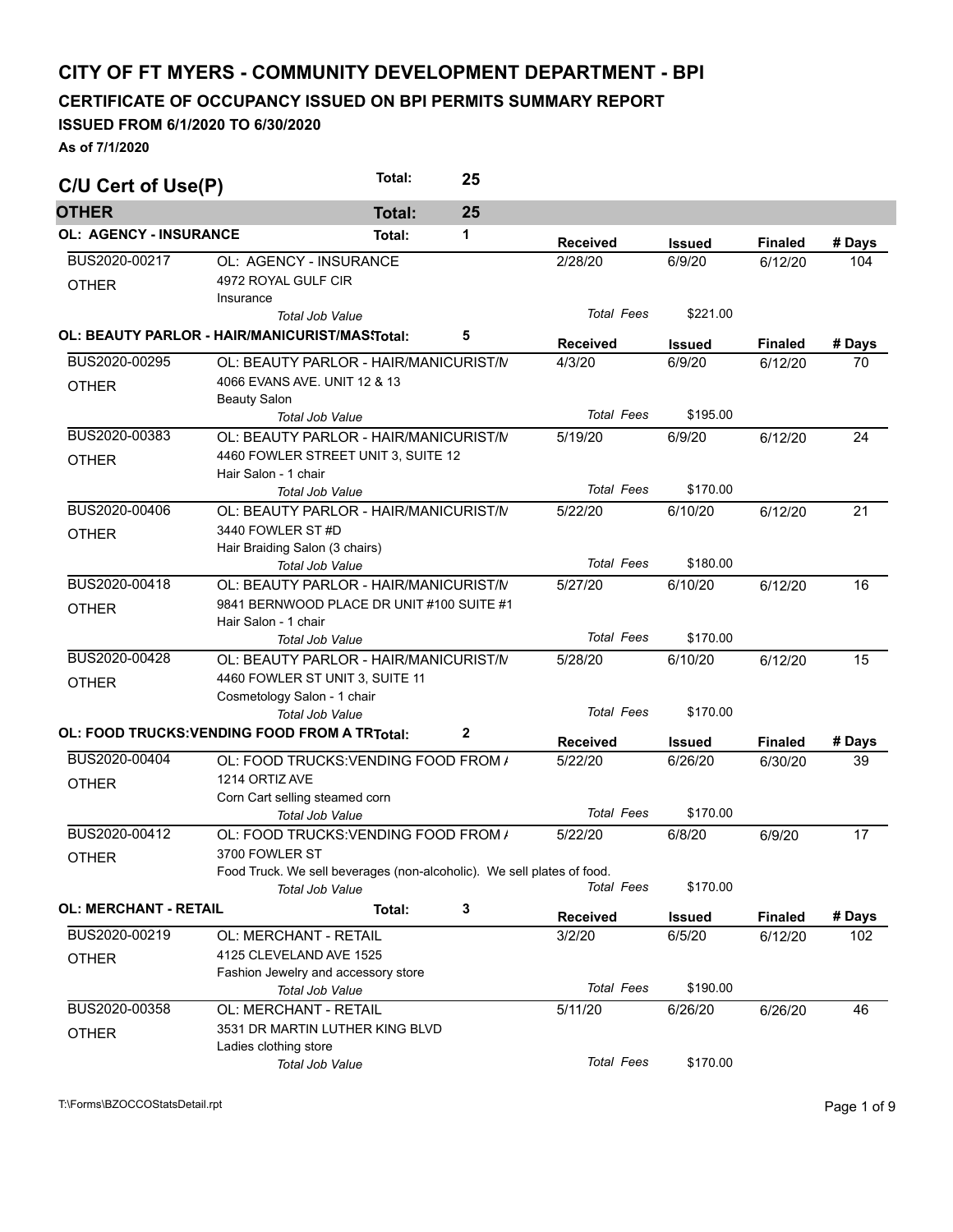| C/U Cert of Use(P)              |                                                                                                                    | Total:        | 25 |                   |               |                |             |
|---------------------------------|--------------------------------------------------------------------------------------------------------------------|---------------|----|-------------------|---------------|----------------|-------------|
| <b>OTHER</b>                    |                                                                                                                    | <b>Total:</b> | 25 |                   |               |                |             |
| <b>OL: MERCHANT - RETAIL</b>    |                                                                                                                    | Total:        | 3  | <b>Received</b>   | Issued        | <b>Finaled</b> | # Days      |
| BUS2020-00442                   | OL: MERCHANT - RETAIL                                                                                              |               |    | 6/1/20            | 6/12/20       | 6/12/20        | 11          |
| <b>OTHER</b>                    | 1400 COLONIAL BLVD UNIT 35                                                                                         |               |    |                   |               |                |             |
|                                 | Manufacture and prepare baked empanadas and retail sale them.<br>Total Job Value                                   |               |    | <b>Total Fees</b> | \$170.00      |                |             |
| <b>OL: MERCHANT - WHOLESALE</b> |                                                                                                                    | Total:        | 1  | <b>Received</b>   | <b>Issued</b> | <b>Finaled</b> | # Days      |
| BUS2020-00380                   | OL: MERCHANT - WHOLESALE                                                                                           |               |    | 5/18/20           | 6/5/20        | 6/10/20        | 23          |
| <b>OTHER</b>                    | 3579 WORK DR                                                                                                       |               |    |                   |               |                |             |
|                                 | Dairy Distribution - Takeing over operations of McArthur Dairy                                                     |               |    |                   |               |                |             |
|                                 | <b>Total Job Value</b>                                                                                             |               |    | <b>Total Fees</b> | \$215.00      |                |             |
| OL: REAL ESTATE - BROKERAGE     |                                                                                                                    | Total:        | 1  | <b>Received</b>   | Issued        | <b>Finaled</b> | # Days      |
| BUS2020-00437                   | OL: REAL ESTATE - BROKERAGE                                                                                        |               |    | 5/29/20           | 6/10/20       | 6/12/20        | 13          |
| <b>OTHER</b>                    | 3049 CLEVELAND AVE # 253                                                                                           |               |    |                   |               |                |             |
|                                 | Real estate office. Buying, selling, renting homes                                                                 |               |    |                   |               |                |             |
|                                 | Total Job Value                                                                                                    |               |    | <b>Total Fees</b> | \$195.00      |                |             |
|                                 | <b>OL: SERVICE ESTABLISHMENT - GENERAL</b>                                                                         | Total:        | 11 | <b>Received</b>   | Issued        | <b>Finaled</b> | # Days      |
| BUS2020-00204                   | OL: SERVICE ESTABLISHMENT - GENERAL                                                                                |               |    | 2/27/20           | 6/12/20       | 6/12/20        | 106         |
| <b>OTHER</b>                    | 1871 COLONIAL BLVD #104                                                                                            |               |    |                   |               |                |             |
|                                 | Full body detox and cleanse services.                                                                              |               |    |                   |               |                |             |
|                                 | <b>Total Job Value</b>                                                                                             |               |    | <b>Total Fees</b> | \$215.00      |                |             |
| BUS2020-00351                   | OL: SERVICE ESTABLISHMENT - GENERAL                                                                                |               |    | 5/7/20            | 6/1/20        | 6/1/20         | 24          |
| <b>OTHER</b>                    | 3661 CENTRAL AVE                                                                                                   |               |    |                   |               |                |             |
|                                 | Behavioral and skill therapy for children diagnosed with autism.                                                   |               |    |                   |               |                |             |
|                                 | <b>Total Job Value</b>                                                                                             |               |    | <b>Total Fees</b> | \$250.00      |                |             |
| BUS2020-00377                   | OL: SERVICE ESTABLISHMENT - GENERAL                                                                                |               |    | 5/18/20           | 6/1/20        | 6/1/20         | 14          |
| <b>OTHER</b>                    | 2043 W FIRST ST                                                                                                    |               |    |                   |               |                |             |
|                                 | Law firm                                                                                                           |               |    |                   |               |                |             |
|                                 | <b>Total Job Value</b>                                                                                             |               |    | <b>Total Fees</b> | \$150.00      |                |             |
| BUS2020-00385                   | OL: SERVICE ESTABLISHMENT - GENERAL                                                                                |               |    | 5/19/20           | 6/4/20        | 6/11/20        | 23          |
| <b>OTHER</b>                    | 2915 COLONIAL BLVD # 200                                                                                           |               |    |                   |               |                |             |
|                                 | Management Company for Medical Management Services. (Office, billing)                                              |               |    |                   |               |                |             |
|                                 | <b>Total Job Value</b>                                                                                             |               |    | <b>Total Fees</b> | \$190.00      |                |             |
| BUS2020-00396                   | OL: SERVICE ESTABLISHMENT - GENERAL                                                                                |               |    | 5/21/20           | 6/5/20        | 6/5/20         | 14          |
| <b>OTHER</b>                    | 1630 MEDICAL LN                                                                                                    |               |    |                   |               |                |             |
|                                 | Family Medicine Office.                                                                                            |               |    | <b>Total Fees</b> | \$190.00      |                |             |
| BUS2020-00422                   | <b>Total Job Value</b>                                                                                             |               |    |                   |               |                |             |
|                                 | OL: SERVICE ESTABLISHMENT - GENERAL                                                                                |               |    | 5/28/20           | 6/12/20       | 6/12/20        | 15          |
| <b>OTHER</b>                    | 2256 FIRST ST. #108<br>Office only for self-owned real estate business-finance holding companies; funded by owner. |               |    |                   |               |                |             |
|                                 | Total Job Value                                                                                                    |               |    | <b>Total Fees</b> | \$170.00      |                |             |
| BUS2020-00431                   | OL: SERVICE ESTABLISHMENT - GENERAL                                                                                |               |    | 5/29/20           | 6/12/20       | 6/12/20        | 14          |
|                                 | 3526 WORK DR                                                                                                       |               |    |                   |               |                |             |
| <b>OTHER</b>                    | Third party for comcast- cable installation                                                                        |               |    |                   |               |                |             |
|                                 | Total Job Value                                                                                                    |               |    | <b>Total Fees</b> | \$250.00      |                |             |
| BUS2020-00432                   | OL: SERVICE ESTABLISHMENT - GENERAL                                                                                |               |    | 5/29/20           | 6/12/20       | 6/12/20        | 14          |
| <b>OTHER</b>                    | 4210 CLEVELAND AVE                                                                                                 |               |    |                   |               |                |             |
|                                 | Office only for marketing and advertising. Everything is done online- no sales from this location.                 |               |    |                   |               |                |             |
|                                 | Total Job Value                                                                                                    |               |    | <b>Total Fees</b> | \$170.00      |                |             |
| BUS2020-00444                   | OL: SERVICE ESTABLISHMENT - GENERAL                                                                                |               |    | 6/2/20            | 6/29/20       | 6/29/20        | 27          |
| <b>OTHER</b>                    | 2665 CLEVELAND AVE                                                                                                 |               |    |                   |               |                |             |
|                                 | <b>Health Care Clinic</b>                                                                                          |               |    |                   |               |                |             |
| T:\Forms\BZOCCOStatsDetail.rpt  |                                                                                                                    |               |    |                   |               |                | Page 2 of 9 |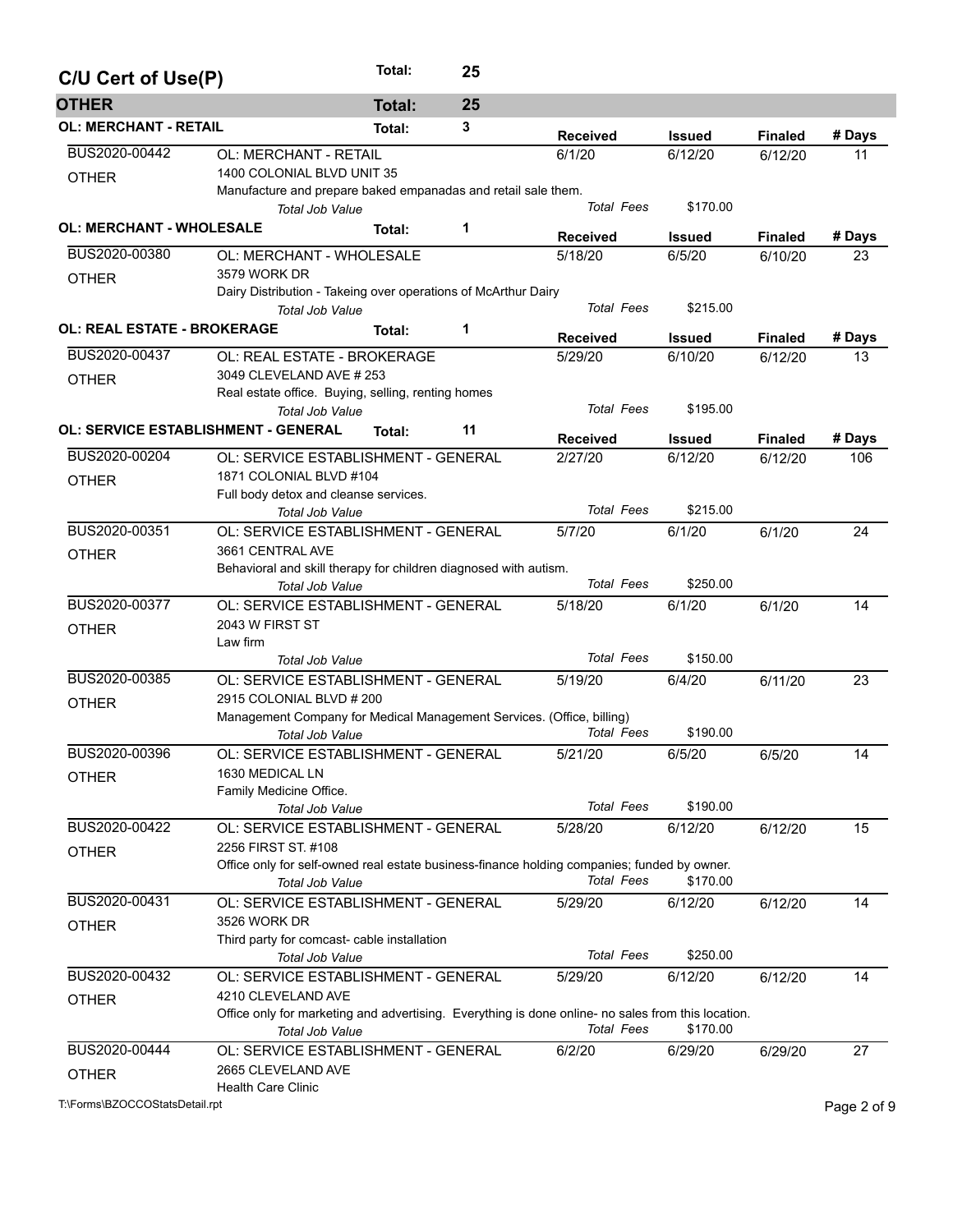| C/U Cert of Use(P)                         |                                                                                                                                                                                     | Total:                  | 25             |                              |                            |                |                 |
|--------------------------------------------|-------------------------------------------------------------------------------------------------------------------------------------------------------------------------------------|-------------------------|----------------|------------------------------|----------------------------|----------------|-----------------|
| <b>OTHER</b>                               |                                                                                                                                                                                     | <b>Total:</b>           | 25             |                              |                            |                |                 |
| <b>OL: SERVICE ESTABLISHMENT - GENERAL</b> |                                                                                                                                                                                     | Total:                  | 11             | <b>Received</b>              | <b>Issued</b>              | <b>Finaled</b> | # Days          |
| BUS2020-00444<br><b>OTHER</b>              | OL: SERVICE ESTABLISHMENT - GENERAL<br>2665 CLEVELAND AVE<br><b>Health Care Clinic</b>                                                                                              |                         |                | 6/2/20                       | 6/29/20                    | 6/29/20        | 27              |
| BUS2020-00462                              | <b>Total Job Value</b>                                                                                                                                                              |                         |                | <b>Total Fees</b>            | \$190.00                   |                |                 |
| <b>OTHER</b>                               | OL: SERVICE ESTABLISHMENT - GENERAL<br>3080 FOWLER ST<br>Office providing tax services, notory public, unlock phone copy<br>Total Job Value                                         |                         |                | 6/8/20<br><b>Total Fees</b>  | 6/15/20<br>\$170.00        | 6/18/20        | 10              |
| BUS2020-00469                              | OL: SERVICE ESTABLISHMENT - GENERAL                                                                                                                                                 |                         |                | 6/9/20                       | 6/26/20                    | 6/26/20        | 16              |
| <b>OTHER</b>                               | 2915 COLONIAL BLVD SUITE 220<br>Primary Care, Pain Management, Physical Therapy, Aesthetics<br><b>Total Job Value</b>                                                               |                         |                | <b>Total Fees</b>            | \$210.00                   |                |                 |
| <b>OL: UNCLASSIFIED</b>                    |                                                                                                                                                                                     | Total:                  | 1              | <b>Received</b>              | <b>Issued</b>              | <b>Finaled</b> | # Days          |
| BUS2020-00353                              | OL: UNCLASSIFIED                                                                                                                                                                    |                         |                | 5/8/20                       | 6/30/20                    | 6/30/20        | 53              |
| <b>OTHER</b>                               | 3950 WINKLER AVE<br>Full Name: The Chinese Alliance Church of Southwest Florida- Sunday Church Worship Services.<br>Weekdays fellowship group activities.<br><b>Total Job Value</b> |                         |                | <b>Total Fees</b>            | \$630.00                   |                |                 |
|                                            |                                                                                                                                                                                     | <b>Total Job Value:</b> |                | \$0.00                       |                            |                |                 |
| $C/U$ Cert of Use $(P)$                    |                                                                                                                                                                                     | <b>Total Fees:</b>      |                | \$5,171.00                   |                            |                |                 |
| Certificate of Occupancy(P)                |                                                                                                                                                                                     | Total:                  | 64             |                              |                            |                |                 |
| <b>BUILDING</b>                            |                                                                                                                                                                                     | <b>Total:</b>           | 64             |                              |                            |                |                 |
| <b>Apartments 3-4 Units</b>                |                                                                                                                                                                                     | Total:                  | 1              | <b>Received</b>              | <b>Issued</b>              | <b>Finaled</b> | # Days          |
| BLD2019-01615<br><b>BUILDING</b>           | Apartments 3-4 Units<br>10519 CASELLA WAY Building 24<br>Constrcution of a 4 unit COACH building.<br>Total Job Value                                                                |                         | \$1,314,331.00 | 5/16/19<br><b>Total Fees</b> | 10/23/19<br>\$13,302.75    | 6/25/20        | 406             |
| <b>Apartments 5+ Units</b>                 |                                                                                                                                                                                     | Total:                  | 1              | <b>Received</b>              |                            | <b>Finaled</b> |                 |
| BLD2017-01891                              | Apartments 5+ Units                                                                                                                                                                 |                         |                | 6/30/17                      | <b>Issued</b><br>4/13/18   | 6/26/20        | # Days<br>1,091 |
| <b>BUILDING</b>                            | 4922 SILVER GATE LN - BLDG C<br>Building C three-story, 28 apartment units, 4 bay garage<br>PROVIDER - INSPECTIONS ONLY))<br>Total Job Value                                        |                         | \$4,719,170.00 | $((P-DOX))$<br>Total Fees    | ((PRIVATE)<br>\$110,024.88 |                |                 |
| <b>Commercial Building</b>                 |                                                                                                                                                                                     | Total:                  | 7              | <b>Received</b>              | <b>Issued</b>              | <b>Finaled</b> | # Days          |
| BLD2017-02036                              | <b>Commercial Building</b>                                                                                                                                                          |                         |                | 7/18/17                      | 11/7/17                    | 6/4/20         | 1,051           |
| <b>BUILDING</b>                            | 10997 COLONIAL BLVD<br>Construct new burger king. PDOX.<br>Total Job Value                                                                                                          |                         | \$810,635.00   | <b>Total Fees</b>            | \$94,586.33                |                |                 |
| BLD2018-01817                              | <b>Commercial Building</b>                                                                                                                                                          |                         |                | 6/1/18                       | 1/11/19                    | 6/29/20        | 759             |
| <b>BUILDING</b>                            | 4701 MIRAGE BAY CIR - CLUBHOUSE<br>Rental apartment community with accesory buildings ((PDOX)) ** Clubhouse**<br>Total Job Value                                                    |                         | \$1,296,832.00 | <b>Total Fees</b>            | \$32,575.20                |                |                 |
| BLD2018-01825<br><b>BUILDING</b>           | <b>Commercial Building</b><br>4701 MIRAGE BAY CIR - CLUBHOUSE<br>Rental apartment community with accesory buildings ((PDOX)) ** Cabana**<br>Total Job Value                         |                         | \$201,162.00   | 6/1/18<br>Total Fees         | 1/11/19<br>\$5,211.08      | 6/29/20        | 759             |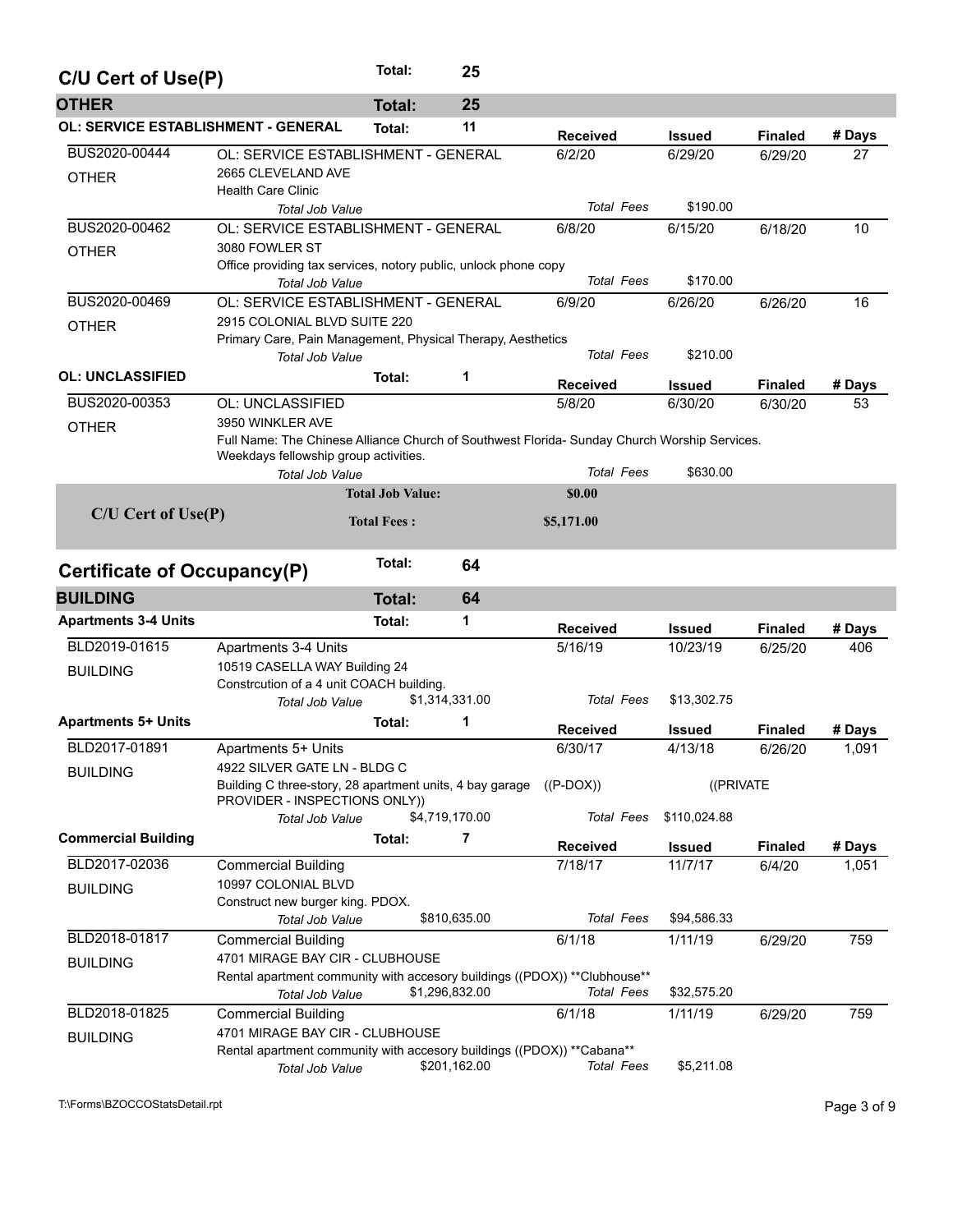| Certificate of Occupancy(P) |                                                                                                             | Total:        | 64             |                   |               |                |        |
|-----------------------------|-------------------------------------------------------------------------------------------------------------|---------------|----------------|-------------------|---------------|----------------|--------|
| <b>BUILDING</b>             |                                                                                                             | <b>Total:</b> | 64             |                   |               |                |        |
| <b>Commercial Building</b>  |                                                                                                             | Total:        | $\overline{7}$ | <b>Received</b>   | <b>Issued</b> | <b>Finaled</b> | # Days |
| BLD2019-00246               | <b>Commercial Building</b>                                                                                  |               |                | 1/22/19           | 1/22/20       | 6/29/20        | 523    |
| <b>BUILDING</b>             | <b>7977 DANI DR</b>                                                                                         |               |                |                   |               |                |        |
|                             | Interior tenant improvement for Wendy's in new shell building, exterior finishes.                           |               |                |                   | $((P-DOX))$   |                |        |
|                             | Total Job Value                                                                                             |               | \$85,000.00    | <b>Total Fees</b> | \$1,290.07    |                |        |
| BLD2019-01511               | <b>Commercial Building</b>                                                                                  |               |                | 5/10/19           | 11/12/19      | 6/3/20         | 390    |
| <b>BUILDING</b>             | 3100 COLONIAL BLVD                                                                                          |               |                |                   |               |                |        |
|                             | Construction new masonary structure on existing Car Max lot.                                                |               |                |                   |               |                |        |
|                             | Total Job Value                                                                                             |               | \$276,500.00   | <b>Total Fees</b> | \$4,784.93    |                |        |
| BLD2019-02110               | Commercial Building                                                                                         |               |                | 6/28/19           | 12/10/19      | 6/24/20        | 361    |
| <b>BUILDING</b>             | 9330 BEN C PRATT SIX MILE CYPRESS PKWY 3                                                                    |               |                |                   |               |                |        |
|                             | buildout interior non-structural interior finishes                                                          |               |                | <b>Total Fees</b> |               |                |        |
|                             | <b>Total Job Value</b>                                                                                      |               | \$125,000.00   |                   | \$1,512.07    |                |        |
| BLD2019-03671               | <b>Commercial Building</b>                                                                                  |               |                | 11/20/19          | 3/13/20       | 6/24/20        | 216    |
| <b>BUILDING</b>             | 9345 BEN C PRATT SIX MILE CYPRESS PKWY 100                                                                  |               |                |                   |               |                |        |
|                             | First-generaton interior tenant finish out of new commercial shopping center.                               |               | \$185,000.00   | <b>Total Fees</b> | \$1,065.26    |                |        |
|                             | Total Job Value                                                                                             |               |                |                   |               |                |        |
| <b>Single Family</b>        |                                                                                                             | Total:        | 47             | <b>Received</b>   | <b>Issued</b> | <b>Finaled</b> | # Days |
| BLD2015-03869               | Single Family                                                                                               |               |                | 11/17/15          | 3/11/16       | 6/18/20        | 1,675  |
| <b>BUILDING</b>             | 1431 DEL RIO DR                                                                                             |               |                |                   |               |                |        |
|                             | Remodel and addition to single family home(ground level living area)                                        |               |                |                   |               |                |        |
|                             | <b>Total Job Value</b>                                                                                      |               | \$151,402.00   | Total Fees        | \$2,306.64    |                |        |
| BLD2018-03263               | Single Family                                                                                               |               |                | 10/2/18           | 12/7/18       | 6/19/20        | 626    |
| <b>BUILDING</b>             | 3030 MARKET ST                                                                                              |               |                |                   |               |                |        |
|                             | 215 sq ft addition to a single family home. Master bathroom and closet addition, and re roof of entire roof |               | \$20,000.00    | <b>Total Fees</b> | \$247.78      |                |        |
|                             | Total Job Value                                                                                             |               |                |                   |               |                |        |
| BLD2019-02756               | Single Family                                                                                               |               |                | 8/27/19           | 11/13/19      | 6/10/20        | 287    |
| <b>BUILDING</b>             | 1563 BILLIE ST                                                                                              |               |                |                   |               |                |        |
|                             | new construction of a single family residence IMPACT GLASS<br><b>Total Job Value</b>                        |               | \$283,823.00   | <b>Total Fees</b> | \$1,695.86    |                |        |
| BLD2019-02891               |                                                                                                             |               |                | 9/11/19           |               |                |        |
|                             | Single Family<br>11941 BAY OAK DR                                                                           |               |                |                   | 11/21/19      | 6/2/20         | 264    |
| <b>BUILDING</b>             | Construction of a single family residence. LOT M010 SHUTTERS                                                |               |                |                   |               |                |        |
|                             | <b>Total Job Value</b>                                                                                      |               | \$399,607.00   | <b>Total Fees</b> | \$10,966.59   |                |        |
| BLD2019-02892               | Single Family                                                                                               |               |                | 9/11/19           | 12/12/19      | 6/26/20        | 288    |
|                             | 11933 BAY OAK DR                                                                                            |               |                |                   |               |                |        |
| <b>BUILDING</b>             | Construction of a single family residence. LOT M012 SHUTTERS                                                |               |                |                   |               |                |        |
|                             | Total Job Value                                                                                             |               | \$399,607.00   | <b>Total Fees</b> | \$10,806.59   |                |        |
| BLD2019-03081               | Single Family                                                                                               |               |                | 10/1/19           | 12/26/19      | 6/19/20        | 262    |
|                             | 11546 RIVERSTONE LN                                                                                         |               |                |                   |               |                |        |
| <b>BUILDING</b>             | new construction SF LOT-585 (452 RIGHT) SHUTTERS                                                            |               |                |                   |               |                |        |
|                             | Total Job Value                                                                                             |               | \$355,961.00   | <b>Total Fees</b> | \$12,203.51   |                |        |
| BLD2019-03083               | Single Family                                                                                               |               |                | 10/1/19           | 12/20/19      | 6/23/20        | 266    |
|                             | 11662 KATI FALLS LN                                                                                         |               |                |                   |               |                |        |
| <b>BUILDING</b>             | new construction lot# SF LOT453 (507 RIGHT) SHUTTERS                                                        |               |                |                   |               |                |        |
|                             | Total Job Value                                                                                             |               | \$608,867.00   | <b>Total Fees</b> | \$13,268.91   |                |        |
| BLD2019-03175               | Single Family                                                                                               |               |                | 10/9/19           | 12/5/19       | 6/18/20        | 253    |
| <b>BUILDING</b>             | 10522 PRATO DR                                                                                              |               |                |                   |               |                |        |
|                             | Construction of a Single Family residence. Lot J022 SHUTTERS                                                |               |                |                   |               |                |        |
|                             | Total Job Value                                                                                             |               | \$326,742.00   | <b>Total Fees</b> | \$2,258.43    |                |        |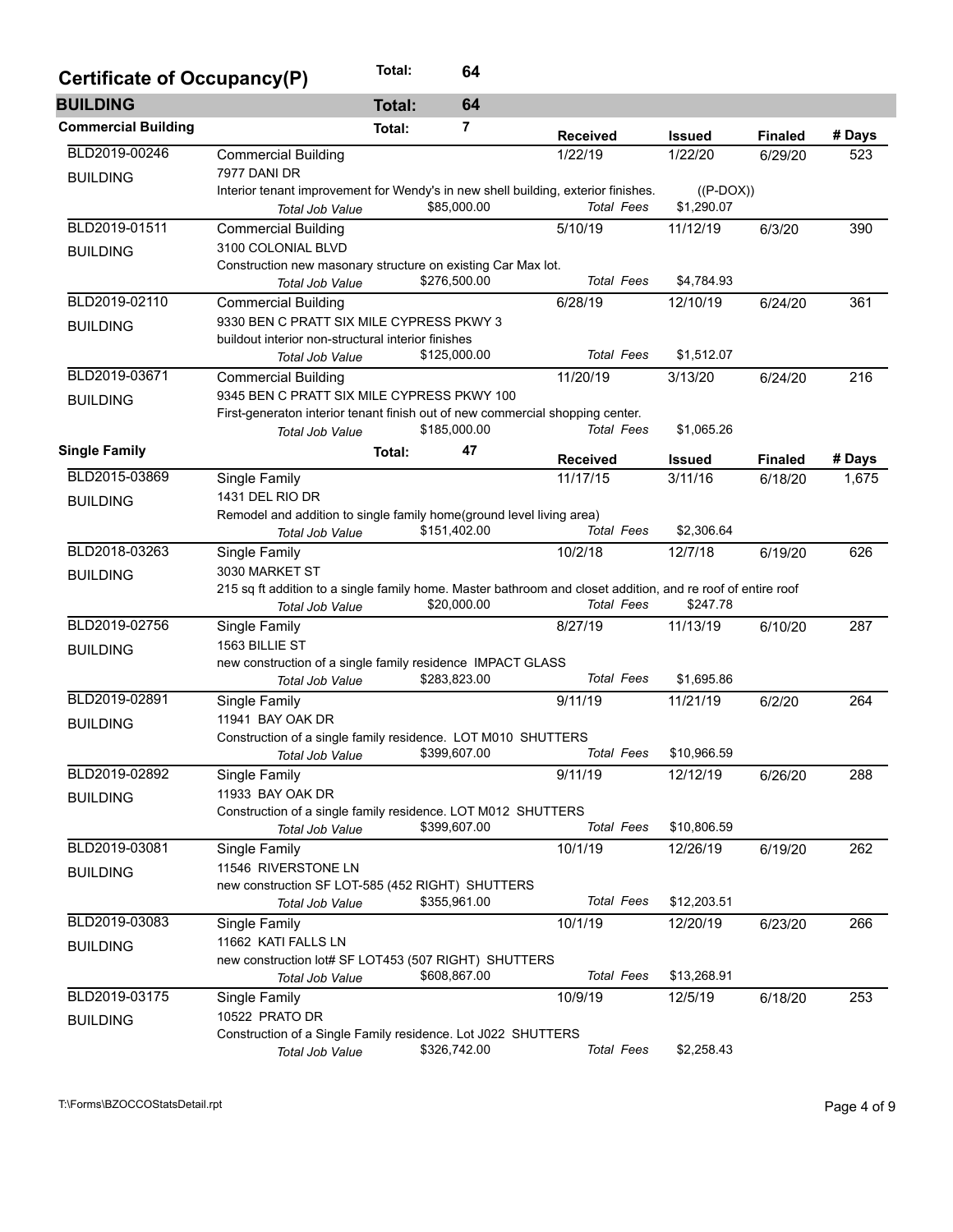| Certificate of Occupancy(P) |                                                                                     | Total:        | 64           |                   |               |                |        |
|-----------------------------|-------------------------------------------------------------------------------------|---------------|--------------|-------------------|---------------|----------------|--------|
| <b>BUILDING</b>             |                                                                                     | <b>Total:</b> | 64           |                   |               |                |        |
| <b>Single Family</b>        |                                                                                     | Total:        | 47           | <b>Received</b>   | <b>Issued</b> | <b>Finaled</b> | # Days |
| BLD2019-03176               | Single Family                                                                       |               |              | 10/9/19           | 11/25/19      | 6/17/20        | 252    |
| <b>BUILDING</b>             | 10304 LIVORNO DR                                                                    |               |              |                   |               |                |        |
|                             | Construction of a Single Family residence. Lot K032                                 |               |              |                   |               |                |        |
|                             | Total Job Value                                                                     |               | \$318,740.00 | <b>Total Fees</b> | \$2,048.02    |                |        |
| BLD2019-03179               | Single Family                                                                       |               |              | 10/9/19           | 1/6/20        | 6/8/20         | 243    |
| <b>BUILDING</b>             | 10308 LIVORNO DR                                                                    |               |              |                   |               |                |        |
|                             | Construction of a Single Family residence Lot K033<br>Total Job Value               |               | \$312,557.00 | <b>Total Fees</b> | \$2,044.86    |                |        |
| BLD2019-03183               | Single Family                                                                       |               |              | 10/9/19           | 10/31/19      | 6/17/20        | 252    |
|                             | 3105 BIRCHIN LN                                                                     |               |              |                   |               |                |        |
| <b>BUILDING</b>             | new construction of a single family home with non impact windows and doors          |               |              |                   |               |                |        |
|                             | Total Job Value                                                                     |               | \$331,955.00 | <b>Total Fees</b> | \$15,007.73   |                |        |
| BLD2019-03184               | Single Family                                                                       |               |              | 10/9/19           | 10/31/19      | 6/29/20        | 264    |
| <b>BUILDING</b>             | 3101 BIRCHIN LN                                                                     |               |              |                   |               |                |        |
|                             | Construction of a single family home with NON impact windows and doors.             |               |              |                   |               |                |        |
|                             | Total Job Value                                                                     |               | \$271,335.00 | <b>Total Fees</b> | \$14,766.97   |                |        |
| BLD2019-03189               | Single Family                                                                       |               |              | 10/9/19           | 11/25/19      | 6/5/20         | 239    |
| <b>BUILDING</b>             | 10301 LIVORNO DR                                                                    |               |              |                   |               |                |        |
|                             | Construction of a Single Family residence. Lot N003 IMPACT GLASS                    |               |              |                   |               |                |        |
|                             | Total Job Value                                                                     |               | \$328,439.00 | <b>Total Fees</b> | \$2.016.46    |                |        |
| BLD2019-03191               | Single Family                                                                       |               |              | 10/9/19           | 11/25/19      | 6/18/20        | 252    |
| <b>BUILDING</b>             | 10526 PRATO DR                                                                      |               |              |                   |               |                |        |
|                             | Construction of a Single Family residence. Lot J021 SHUTTERS                        |               |              |                   |               |                |        |
|                             | Total Job Value                                                                     |               | \$326,742.00 | <b>Total Fees</b> | \$2,018.43    |                |        |
| BLD2019-03193               | Single Family                                                                       |               |              | 10/9/19           | 1/6/20        | 6/29/20        | 263    |
| <b>BUILDING</b>             | 10327 FONTANELLA DR<br>Construction of a Single Family residence. Lot N019 SHUTTERS |               |              |                   |               |                |        |
|                             | Total Job Value                                                                     |               | \$354,506.00 | <b>Total Fees</b> | \$2,124.37    |                |        |
| BLD2019-03209               | Single Family                                                                       |               |              | 10/11/19          | 12/12/19      | 6/30/20        | 263    |
|                             | 11784 ARBORWOOD PRESERVE BLVD                                                       |               |              |                   |               |                |        |
| <b>BUILDING</b>             | Construction of a single family residence.                                          |               |              |                   |               |                |        |
|                             | Total Job Value                                                                     |               | \$318,740.00 | <b>Total Fees</b> | \$9,585.44    |                |        |
| BLD2019-03216               | Single Family                                                                       |               |              | 10/11/19          | 12/12/19      | 6/29/20        | 262    |
| <b>BUILDING</b>             | 11855 BOXELDER WAY                                                                  |               |              |                   |               |                |        |
|                             | Construction of a single family residence. SHUTTERS                                 |               |              |                   |               |                |        |
|                             | Total Job Value                                                                     |               | \$399,607.00 | <b>Total Fees</b> | \$9,997.55    |                |        |
| BLD2019-03218               | Single Family                                                                       |               |              | 10/11/19          | 12/12/19      | 6/25/20        | 258    |
| <b>BUILDING</b>             | 11851 BOXELDER WAY                                                                  |               |              |                   |               |                |        |
|                             | Construction of a single family residence. SHUTTERS                                 |               |              |                   |               |                |        |
|                             | Total Job Value                                                                     |               | \$399,607.00 | <b>Total Fees</b> | \$10,037.55   |                |        |
| BLD2019-03266               | Single Family                                                                       |               |              | 10/14/19          | 10/31/19      | 6/25/20        | 255    |
| <b>BUILDING</b>             | 11306 TIVERTON TRCE                                                                 |               |              |                   |               |                |        |
|                             | Construction of a New Single Family Home. LOT# 1157 SHUTTERS<br>Total Job Value     |               | \$358,749.00 | <b>Total Fees</b> | \$10,182.31   |                |        |
| BLD2019-03402               | Single Family                                                                       |               |              | 10/29/19          | 1/6/20        | 6/18/20        | 232    |
|                             | 10331 FONTANELLA DR                                                                 |               |              |                   |               |                |        |
| <b>BUILDING</b>             | Contruction of a Single Family Residence.                                           |               |              |                   |               |                |        |
|                             | Total Job Value                                                                     |               | \$318,740.00 | <b>Total Fees</b> | \$1,998.02    |                |        |
| BLD2019-03433               | Single Family                                                                       |               |              | 10/31/19          | 1/6/20        | 6/22/20        | 235    |
| <b>BUILDING</b>             | 10490 PRATO DR                                                                      |               |              |                   |               |                |        |
|                             | Construction of a Single Family Residence.                                          |               |              |                   |               |                |        |
|                             |                                                                                     |               |              |                   |               |                |        |

T:\Forms\BZOCCOStatsDetail.rpt Page 5 of 9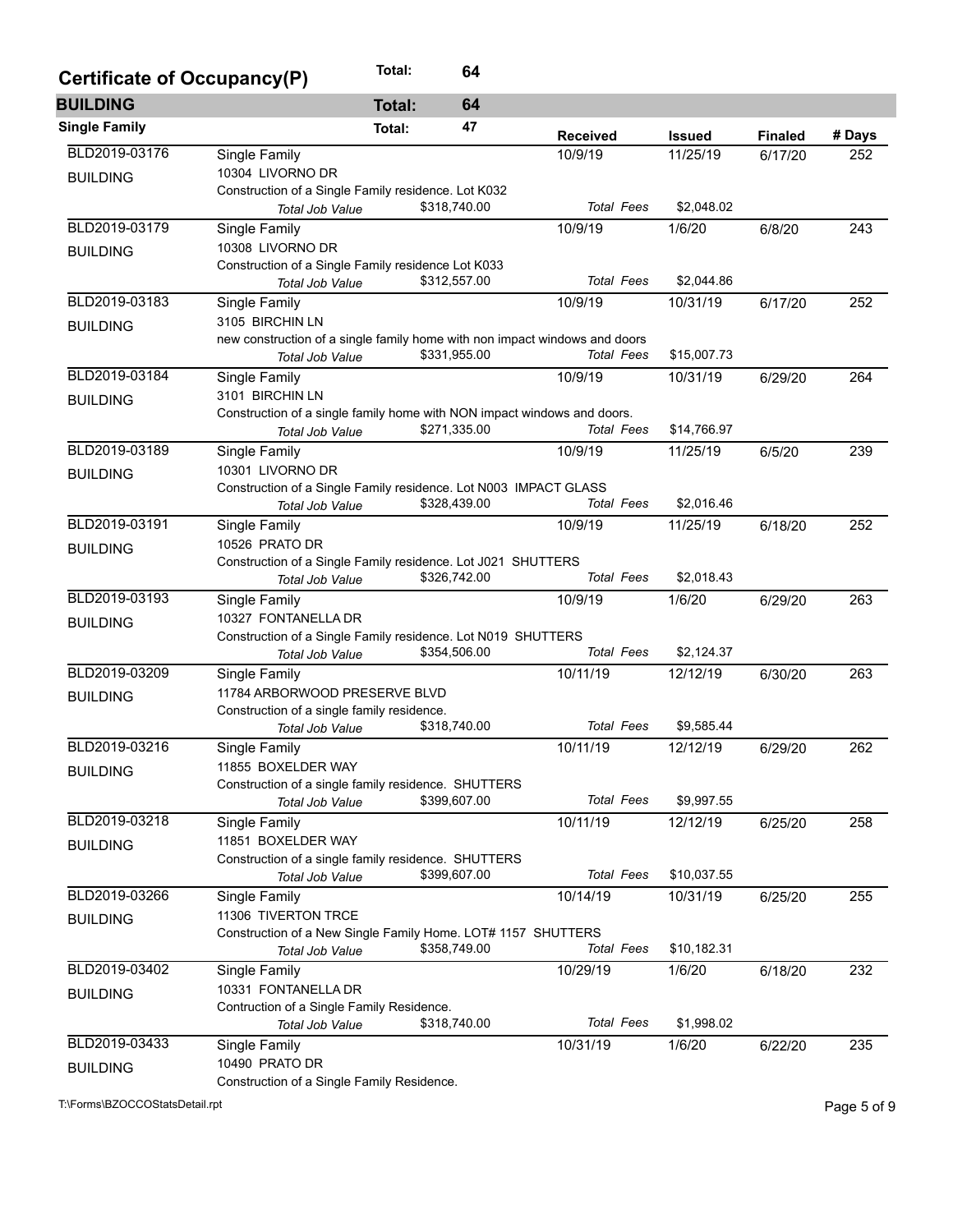| Certificate of Occupancy(P) |                                                                                      | Total:        | 64           |                   |               |                |        |
|-----------------------------|--------------------------------------------------------------------------------------|---------------|--------------|-------------------|---------------|----------------|--------|
| <b>BUILDING</b>             |                                                                                      | <b>Total:</b> | 64           |                   |               |                |        |
| <b>Single Family</b>        |                                                                                      | Total:        | 47           | <b>Received</b>   | <b>Issued</b> | <b>Finaled</b> | # Days |
| BLD2019-03433               | Single Family                                                                        |               |              | 10/31/19          | 1/6/20        | 6/22/20        | 235    |
| <b>BUILDING</b>             | 10490 PRATO DR                                                                       |               |              |                   |               |                |        |
|                             | Construction of a Single Family Residence.                                           |               |              |                   |               |                |        |
|                             | <b>Total Job Value</b>                                                               |               | \$326,742.00 | <b>Total Fees</b> | \$2,018.43    |                |        |
| BLD2019-03434               | Single Family                                                                        |               |              | 10/31/19          | 1/6/20        | 6/25/20        | 238    |
| <b>BUILDING</b>             | 10486 PRATO DR                                                                       |               |              |                   |               |                |        |
|                             | Construction of a Single Family Residence.                                           |               |              |                   |               |                |        |
|                             | Total Job Value                                                                      |               | \$322,145.00 | <b>Total Fees</b> | \$2,052.05    |                |        |
| BLD2019-03562               | Single Family                                                                        |               |              | 11/13/19          | 12/17/19      | 6/26/20        | 226    |
| <b>BUILDING</b>             | 4882 MAJORCA PALMS DR                                                                |               |              |                   |               |                |        |
|                             | build a new single family home with shutters                                         |               |              |                   |               |                |        |
|                             | Total Job Value                                                                      |               | \$233,751.00 | <b>Total Fees</b> | \$10,362.64   |                |        |
| BLD2019-03583               | Single Family                                                                        |               |              | 11/14/19          | 1/13/20       | 6/5/20         | 203    |
| <b>BUILDING</b>             | 10019 WINDY POINTE CT                                                                |               |              |                   |               |                |        |
|                             | New construction Lot # 654 (454 - right). SHUTTERS                                   |               |              |                   |               |                |        |
|                             | Total Job Value                                                                      |               | \$448,103.00 | <b>Total Fees</b> | \$12,699.37   |                |        |
| BLD2019-03604               | Single Family                                                                        |               |              | 11/15/19          | 12/20/19      | 6/23/20        | 220    |
| <b>BUILDING</b>             | 10102 CHESAPEAKE BAY DR                                                              |               |              |                   |               |                |        |
|                             | new construction lot# 484 (507-right) SHUTTERS                                       |               |              | <b>Total Fees</b> | \$13,219.15   |                |        |
|                             | Total Job Value                                                                      |               | \$608,989.00 |                   |               |                |        |
| BLD2019-03630               | Single Family                                                                        |               |              | 11/18/19          | 12/5/19       | 6/18/20        | 212    |
| <b>BUILDING</b>             | 11314 TIVERTON TRCE                                                                  |               |              |                   |               |                |        |
|                             | Construction of a new single family home SHUTTERS<br><b>Total Job Value</b>          |               | \$345,292.00 | <b>Total Fees</b> | \$10,127.43   |                |        |
| BLD2019-03646               |                                                                                      |               |              |                   | 1/14/20       |                | 209    |
|                             | Single Family<br>1672 LINHART AVE                                                    |               |              | 11/19/19          |               | 6/15/20        |        |
| <b>BUILDING</b>             | Construction of a New Home. IMPACT GLASS                                             |               |              |                   |               |                |        |
|                             | <b>Total Job Value</b>                                                               |               | \$397,391.00 | <b>Total Fees</b> | \$3,535.65    |                |        |
| BLD2019-03682               | Single Family                                                                        |               |              | 11/22/19          | 12/17/19      | 6/15/20        | 206    |
|                             | 4876 MAJORCA PALMS DR                                                                |               |              |                   |               |                |        |
| <b>BUILDING</b>             | new construction to build a single family house with shutters to protect the windows |               |              |                   |               |                |        |
|                             | <b>Total Job Value</b>                                                               |               | \$233,751.00 | <b>Total Fees</b> | \$10,292.15   |                |        |
| BLD2019-03702               | Single Family                                                                        |               |              | 11/26/19          | 12/18/19      | 6/9/20         | 195    |
|                             | 3136 ROYAL GARDENS AVE                                                               |               |              |                   |               |                |        |
| <b>BUILDING</b>             | New construction of a single family home with NON impact windows and doors           |               |              |                   |               |                |        |
|                             | Total Job Value                                                                      |               | \$331,955.00 | <b>Total Fees</b> | \$15,077.73   |                |        |
| BLD2019-03785               | Single Family                                                                        |               |              | 12/6/19           | 12/17/19      | 6/2/20         | 178    |
| <b>BUILDING</b>             | 3131 ROYAL GARDENS AVE                                                               |               |              |                   |               |                |        |
|                             | New construction of a single family home with NON Impact windows & doors.            |               |              |                   |               |                |        |
|                             | Total Job Value                                                                      |               | \$383,118.00 | Total Fees        | \$15,285.17   |                |        |
| BLD2019-03808               | Single Family                                                                        |               |              | 12/10/19          | 12/18/19      | 6/3/20         | 175    |
| <b>BUILDING</b>             | 11903 ARBOR TRACE DR                                                                 |               |              |                   |               |                |        |
|                             | Construction of a single family residence.                                           |               |              |                   |               |                |        |
|                             | <b>Total Job Value</b>                                                               |               | \$318,740.00 | <b>Total Fees</b> | \$10,063.44   |                |        |
| BLD2019-03840               | Single Family                                                                        |               |              | 12/12/19          | 12/18/19      | 6/17/20        | 188    |
| <b>BUILDING</b>             | 4744 SEA EAGLE CT                                                                    |               |              |                   |               |                |        |
|                             | Construction of a New Single Family Home                                             |               |              |                   |               |                |        |
|                             | <b>Total Job Value</b>                                                               |               | \$270,365.00 | <b>Total Fees</b> | \$7,765.59    |                |        |
| BLD2019-03858               | Single Family                                                                        |               |              | 12/13/19          | 1/7/20        | 6/10/20        | 179    |
| <b>BUILDING</b>             | 11253 CARLINGFORD RD                                                                 |               |              |                   |               |                |        |
|                             | Construction of a new single family home. SHUTTERS                                   |               |              |                   |               |                |        |

T:\Forms\BZOCCOStatsDetail.rpt Page 6 of 9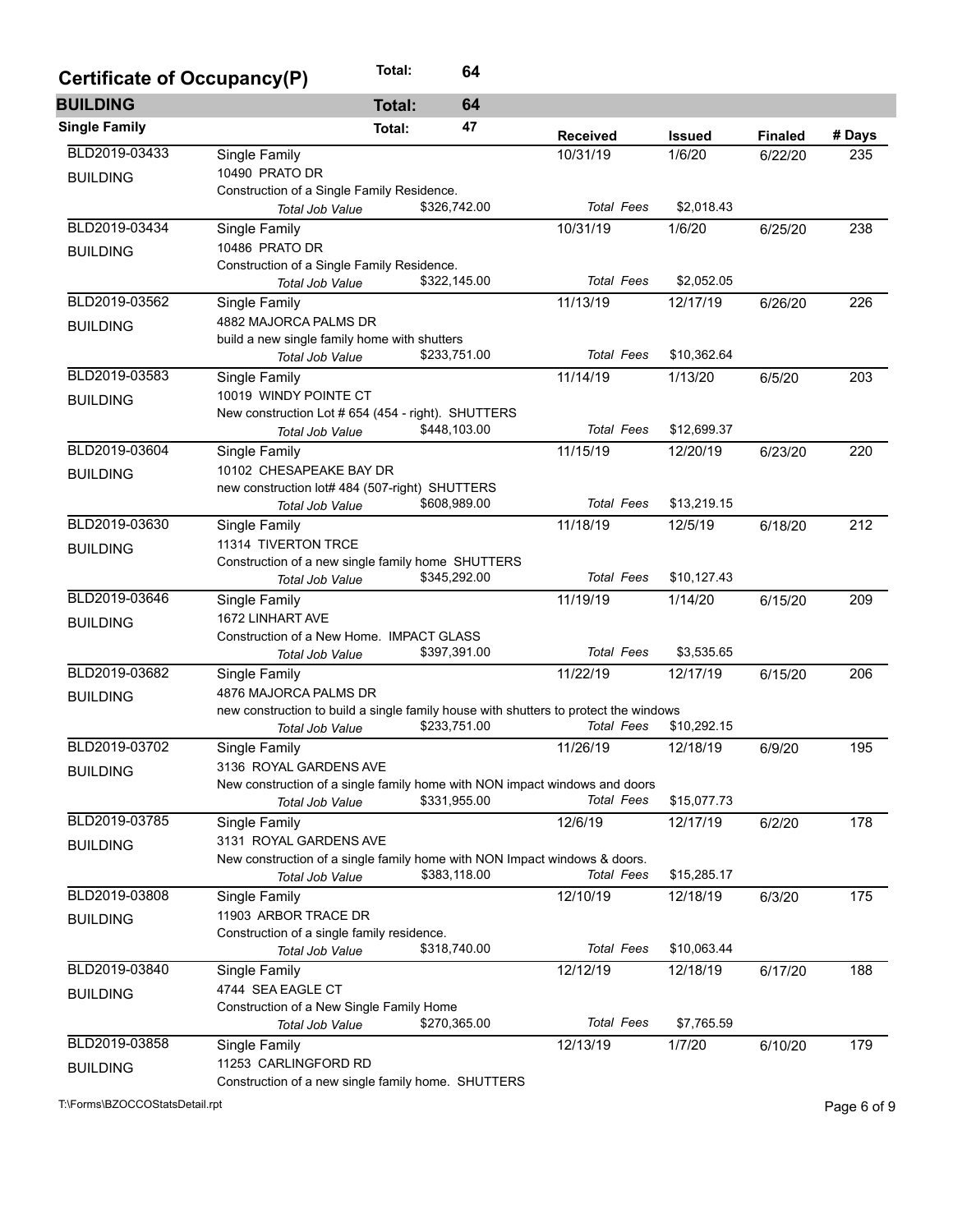| Certificate of Occupancy(P) |                                                                                | Total:        | 64           |                   |               |                |        |
|-----------------------------|--------------------------------------------------------------------------------|---------------|--------------|-------------------|---------------|----------------|--------|
| <b>BUILDING</b>             |                                                                                | <b>Total:</b> | 64           |                   |               |                |        |
| <b>Single Family</b>        |                                                                                | Total:        | 47           | <b>Received</b>   | <b>Issued</b> | <b>Finaled</b> | # Days |
| BLD2019-03858               | Single Family                                                                  |               |              | 12/13/19          | 1/7/20        | 6/10/20        | 179    |
| <b>BUILDING</b>             | 11253 CARLINGFORD RD                                                           |               |              |                   |               |                |        |
|                             | Construction of a new single family home. SHUTTERS                             |               |              |                   |               |                |        |
|                             | Total Job Value                                                                |               | \$279,701.00 | <b>Total Fees</b> | \$9,775.17    |                |        |
| BLD2019-03865               | Single Family                                                                  |               |              | 12/13/19          | 1/7/20        | 6/15/20        | 184    |
| <b>BUILDING</b>             | 12068 WESTMORELAND WAY                                                         |               |              |                   |               |                |        |
|                             | Construction of a new Single Family home lot 1058 SHUTTERS                     |               | \$254,604.00 | <b>Total Fees</b> | \$9,929.96    |                |        |
|                             | Total Job Value                                                                |               |              |                   |               |                |        |
| BLD2019-03949               | Single Family                                                                  |               |              | 12/23/19          | 1/6/20        | 6/15/20        | 174    |
| <b>BUILDING</b>             | 11921 ARBOR TRACE DR                                                           |               |              |                   |               |                |        |
|                             | Construction of a single Family Residence. LOT 16. SHUTTERS<br>Total Job Value |               | \$318,740.00 | <b>Total Fees</b> | \$10,023.44   |                |        |
| BLD2019-03953               | Single Family                                                                  |               |              | 12/24/19          | 1/6/20        | 6/26/20        | 185    |
|                             | 11943 ARBOR TRACE DR                                                           |               |              |                   |               |                |        |
| <b>BUILDING</b>             | construction of a single family residence SHUTTERS                             |               |              |                   |               |                |        |
|                             | Total Job Value                                                                |               | \$354,506.00 | <b>Total Fees</b> | \$10,109.79   |                |        |
| BLD2019-03954               | Single Family                                                                  |               |              | 12/24/19          | 1/6/20        | 6/9/20         | 168    |
| <b>BUILDING</b>             | 11909 ARBOR TRACE DR                                                           |               |              |                   |               |                |        |
|                             | construction of a single family residence SHUTTERS                             |               |              |                   |               |                |        |
|                             | Total Job Value                                                                |               | \$354,506.00 | <b>Total Fees</b> | \$10,307.51   |                |        |
| BLD2020-00059               | Single Family                                                                  |               |              | 1/8/20            | 1/30/20       | 6/2/20         | 145    |
| <b>BUILDING</b>             | 4735 CRESTED EAGLE LN                                                          |               |              |                   |               |                |        |
|                             | Construction of a New Single Family Home                                       |               |              |                   |               |                |        |
|                             | Total Job Value                                                                |               | \$428,098.00 | <b>Total Fees</b> | \$8,488.50    |                |        |
| BLD2020-00083               | Single Family                                                                  |               |              | 1/10/20           | 1/29/20       | 6/18/20        | 159    |
| <b>BUILDING</b>             | 3132 ROYAL GARDENS AVE                                                         |               |              |                   |               |                |        |
|                             | New Construction of a Single Home with NON Impact Windows and Doors.           |               |              |                   |               |                |        |
|                             | Total Job Value                                                                |               | \$380,451.00 | <b>Total Fees</b> | \$15,224.43   |                |        |
| BLD2020-00091               | Single Family                                                                  |               |              | 1/13/20           | 1/30/20       | 6/17/20        | 155    |
| <b>BUILDING</b>             | 4723 CRESTED EAGLE LN                                                          |               |              |                   |               |                |        |
|                             | Construction of a new single family home. SHUTTERS                             |               | \$436,585.00 | <b>Total Fees</b> | \$8,392.92    |                |        |
|                             | <b>Total Job Value</b>                                                         |               |              |                   |               |                |        |
| BLD2020-00092               | Single Family                                                                  |               |              | 1/13/20           | 1/30/20       | 6/23/20        | 161    |
| <b>BUILDING</b>             | 4021 SPOTTED EAGLE WAY<br>Construction of a new single family home.            |               |              |                   |               |                |        |
|                             | <b>Total Job Value</b>                                                         |               | \$472,957.00 | <b>Total Fees</b> | \$8,634.37    |                |        |
| BLD2020-00096               | Single Family                                                                  |               |              | 1/13/20           | 2/13/20       | 6/18/20        | 156    |
|                             | 11860 CLIFTON TER                                                              |               |              |                   |               |                |        |
| <b>BUILDING</b>             | Construction of a new single family home.                                      |               |              |                   |               |                |        |
|                             | Total Job Value                                                                |               | \$274,972.00 | <b>Total Fees</b> | \$9,808.99    |                |        |
| BLD2020-00103               | Single Family                                                                  |               |              | 1/13/20           | 1/29/20       | 6/25/20        | 163    |
| <b>BUILDING</b>             | 4357 BLUEGRASS DR                                                              |               |              |                   |               |                |        |
|                             | Construction of a single family residence SHUTTERS                             |               |              |                   |               |                |        |
|                             | Total Job Value                                                                |               | \$318,740.00 | <b>Total Fees</b> | \$10,141.30   |                |        |
| BLD2020-00132               | Single Family                                                                  |               |              | 1/16/20           | 1/30/20       | 6/15/20        | 151    |
| <b>BUILDING</b>             | 11248 CARLINGFORD RD                                                           |               |              |                   |               |                |        |
|                             | construction of a new single family home SHUTTERS                              |               |              |                   |               |                |        |
|                             | Total Job Value                                                                |               | \$254,604.00 | <b>Total Fees</b> | \$9,779.96    |                |        |
| BLD2020-00147               | Single Family                                                                  |               |              | 1/17/20           | 1/31/20       | 6/26/20        | 160    |
| <b>BUILDING</b>             | 3026 SAINT CHARLES ST                                                          |               |              |                   |               |                |        |
|                             | new construction single family CBS block with impact windows                   |               |              |                   |               |                |        |

T:\Forms\BZOCCOStatsDetail.rpt Page 7 of 9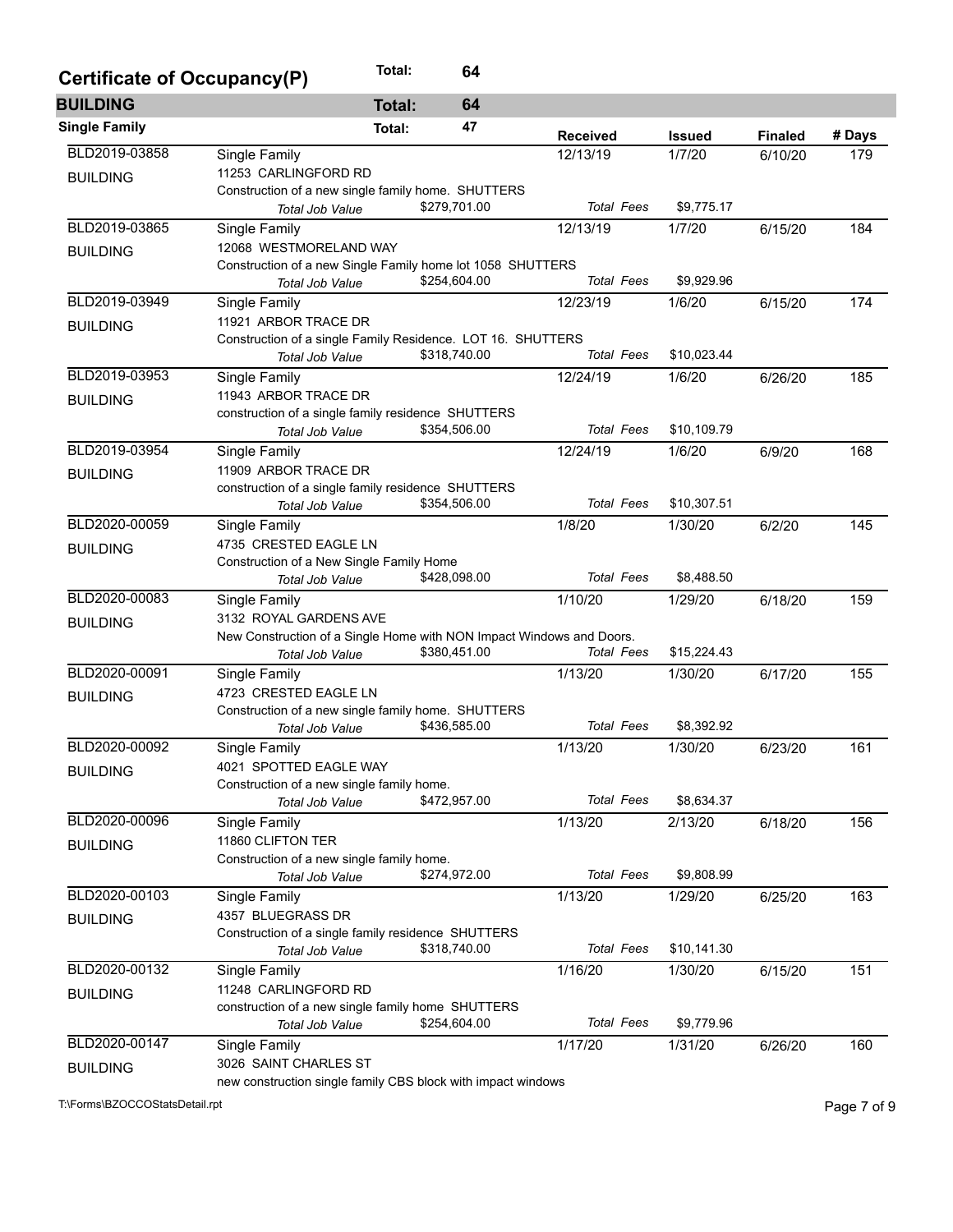| <b>Certificate of Occupancy(P)</b> |                                                                | Total:                  | 64           |                   |               |                |        |
|------------------------------------|----------------------------------------------------------------|-------------------------|--------------|-------------------|---------------|----------------|--------|
| <b>BUILDING</b>                    |                                                                | <b>Total:</b>           | 64           |                   |               |                |        |
| <b>Single Family</b>               |                                                                | Total:                  | 47           | <b>Received</b>   | <b>Issued</b> | <b>Finaled</b> | # Days |
| BLD2020-00147                      | Single Family                                                  |                         |              | 1/17/20           | 1/31/20       | 6/26/20        | 160    |
| <b>BUILDING</b>                    | 3026 SAINT CHARLES ST                                          |                         |              |                   |               |                |        |
|                                    | new construction single family CBS block with impact windows   |                         |              |                   |               |                |        |
|                                    | Total Job Value                                                |                         | \$217,626.00 | <b>Total Fees</b> | \$1,411.85    |                |        |
| BLD2020-00155                      | Single Family                                                  |                         |              | 1/21/20           | 2/7/20        | 6/24/20        | 154    |
| <b>BUILDING</b>                    | 11890 CLIFTON TER                                              |                         |              |                   |               |                |        |
|                                    | Construction of a New Single Family Home LOT #907 IMPACT GLASS |                         |              |                   |               |                |        |
|                                    | <b>Total Job Value</b>                                         |                         | \$349,050.00 | <b>Total Fees</b> | \$10,633.17   |                |        |
| BLD2020-00186                      | Single Family                                                  |                         |              | 1/22/20           | 3/4/20        | 6/30/20        | 159    |
| <b>BUILDING</b>                    | 3978 SPOTTED EAGLE WAY                                         |                         |              |                   |               |                |        |
|                                    | Construction of a new single family home. IMPACT GLASS         |                         |              |                   |               |                |        |
|                                    | Total Job Value                                                |                         | \$629,236.00 | <b>Total Fees</b> | \$6,968.45    |                |        |
| <b>Single Family Attached</b>      |                                                                | Total:                  | 8            | <b>Received</b>   | <b>Issued</b> | <b>Finaled</b> | # Days |
| BLD2019-01512                      | Single Family Attached                                         |                         |              | 5/10/19           | 1/22/20       | 6/30/20        | 417    |
| <b>BUILDING</b>                    | 11930 LAKEWOOD PRESERVE PL                                     |                         |              |                   |               |                |        |
|                                    | New Construction Lot#767 (35-Right) SHUTTERS                   |                         |              |                   |               |                |        |
|                                    | Total Job Value                                                |                         | \$340,561.00 | <b>Total Fees</b> | \$10,781.11   |                |        |
| BLD2019-01533                      | Single Family Attached                                         |                         |              | 5/10/19           | 1/22/20       | 6/30/20        | 416    |
| <b>BUILDING</b>                    | 11936 LAKEWOOD PRESERVE PL                                     |                         |              |                   |               |                |        |
|                                    | New construction Lot #768 (32-left). SHUTTERS                  |                         |              |                   |               |                |        |
|                                    | Total Job Value                                                |                         | \$288,271.00 | <b>Total Fees</b> | \$10,492.84   |                |        |
| BLD2019-02801                      | Single Family Attached                                         |                         |              | 9/4/19            | 12/26/19      | 6/30/20        | 300    |
| <b>BUILDING</b>                    | 11887 LAKEWOOD PRESERVE PL                                     |                         |              |                   |               |                |        |
|                                    | New construction Lot# 705 (35-Left) SHUTTERS                   |                         | \$337,168.00 | <b>Total Fees</b> | \$10,902.05   |                |        |
| BLD2019-02802                      | Total Job Value                                                |                         |              |                   |               |                |        |
|                                    | Single Family Attached<br>11893 LAKEWOOD PRESERVE PL           |                         |              | 9/4/19            | 12/26/19      | 6/30/20        | 300    |
| <b>BUILDING</b>                    | New construction Lot #706 (32-Right) SHUTTERS                  |                         |              |                   |               |                |        |
|                                    | Total Job Value                                                |                         | \$285,399.00 | <b>Total Fees</b> | \$10,622.54   |                |        |
| BLD2019-03591                      | Single Family Attached                                         |                         |              | 11/15/19          | 12/12/19      | 6/24/20        | 222    |
|                                    | 4204 LEMONGRASS DR                                             |                         |              |                   |               |                |        |
| <b>BUILDING</b>                    | Construction of a single family residence. LOT# 94             |                         |              |                   |               |                |        |
|                                    | Total Job Value                                                |                         | \$278,852.00 | <b>Total Fees</b> | \$7,339.44    |                |        |
| BLD2019-03592                      | Single Family Attached                                         |                         |              | 11/15/19          | 12/12/19      | 6/22/20        | 220    |
| <b>BUILDING</b>                    | 4200 LEMONGRASS DR                                             |                         |              |                   |               |                |        |
|                                    | Construction of a single family residence. LOT 95              |                         |              |                   |               |                |        |
|                                    | Total Job Value                                                |                         | \$283,945.00 | <b>Total Fees</b> | \$7,370.16    |                |        |
| BLD2019-03925                      | Single Family Attached                                         |                         |              | 12/19/19          | 1/29/20       | 6/22/20        | 186    |
| <b>BUILDING</b>                    | 4208 LEMONGRASS DR                                             |                         |              |                   |               |                |        |
|                                    | Construction of a single family residence SHUTTERS             |                         |              |                   |               |                |        |
|                                    | Total Job Value                                                |                         | \$264,424.00 | <b>Total Fees</b> | \$7,355.37    |                |        |
| BLD2019-03927                      | Single Family Attached                                         |                         |              | 12/19/19          | 1/29/20       | 6/18/20        | 182    |
| <b>BUILDING</b>                    | 4212 LEMONGRASS DR                                             |                         |              |                   |               |                |        |
|                                    | Construction of a single family residence SHUTTERS             |                         |              |                   |               |                |        |
|                                    | Total Job Value                                                |                         | \$261,151.00 | <b>Total Fees</b> | \$7,381.91    |                |        |
|                                    |                                                                | <b>Total Job Value:</b> |              | \$27,483,845.00   |               |                |        |
| <b>Certificate of Occupancy(P)</b> |                                                                | <b>Total Fees:</b>      |              | \$724,308.62      |               |                |        |